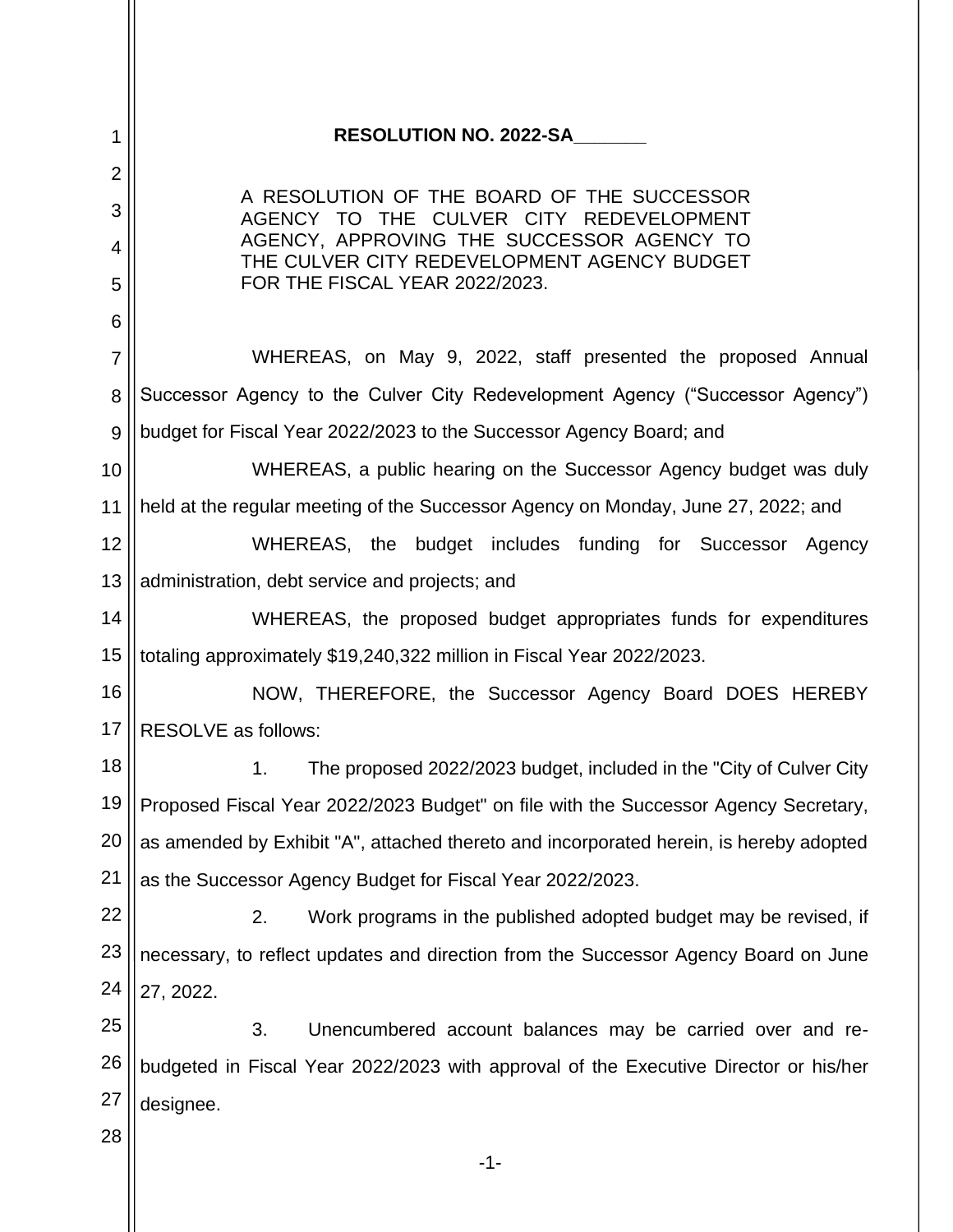1 2 3 4. Budget appropriations may be transferred to or from one object, item or purpose to another within a project or program with the approval of the Executive Director, Assistant Executive Director or his/her designee.

4 5 5. Budget appropriations may also be transferred from one project or program to another with the approval of the Executive Director or his/her designee.

6 7 8 9 6. The Executive Director or his/her designee is authorized to increase an appropriation for a project or program when there is an associated revenue that is equal to or greater than the appropriation, such as grant financed projects or programs or appropriations which will be reimbursed by an applicant or other agency.

10 11 12 7. The Executive Director or his/her designee is authorized to increase appropriations in excess of \$50,000 to cover contract costs (such as reimbursable planning services), which will be reimbursed by an applicant.

13 14 15 8. The Executive Director or his/her designee is authorized to increase appropriations in excess of \$50,000 to cover contract costs incurred in connection with tax audits that are incurred on a contingency fee basis.

- 16 / / /
- 17 / / /
- 18  $111$
- 19 / / /
- 20 21  $111$
- 22 / / /
- 23  $/$  /  $/$ / / /
- 24 25  $111$ / / /
- 26 27 / / /  $111$
- 28